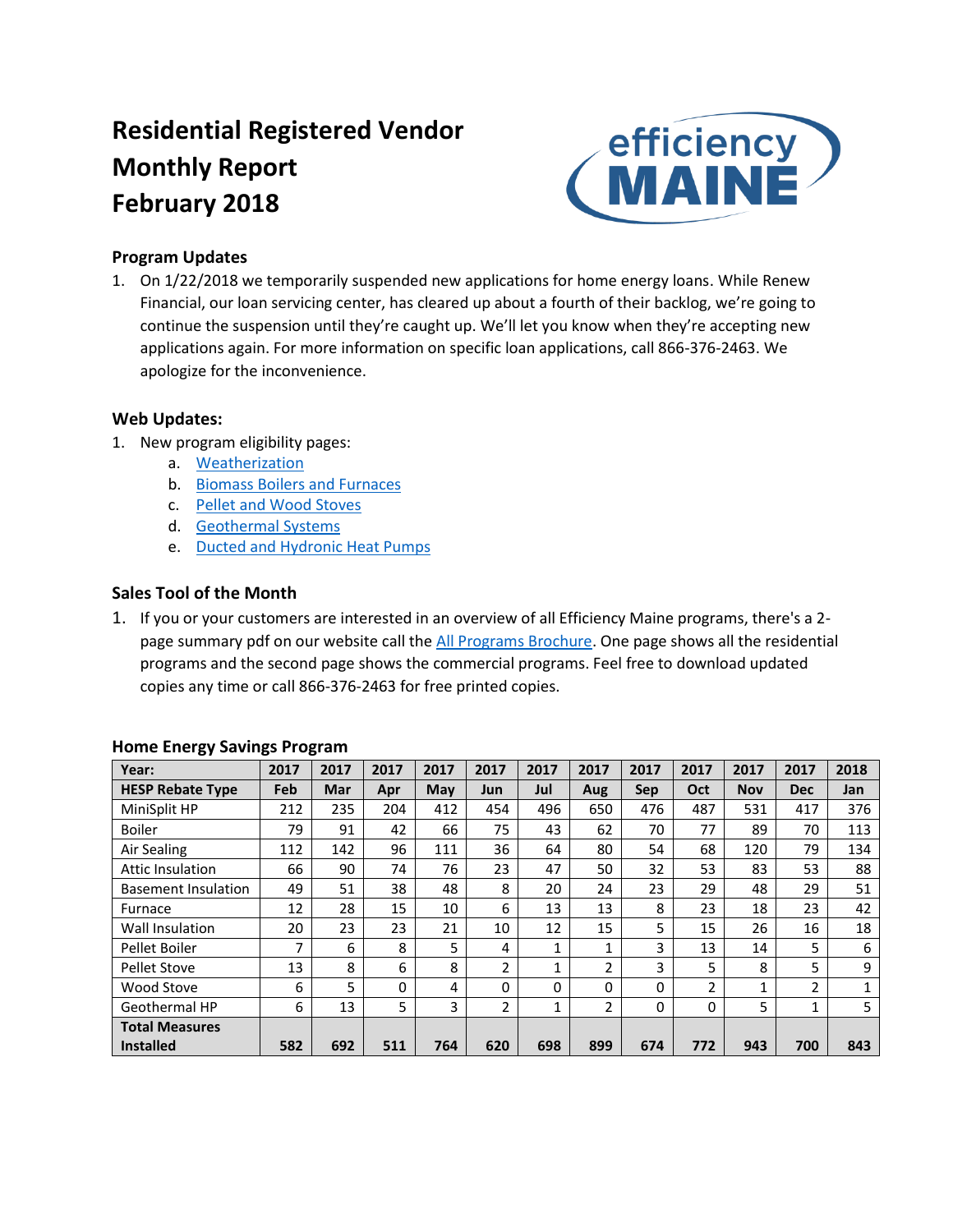

Year-Over-Year Comparison (July 1 - January 31; EXCLUDED 2nd zone mini-split and whole house heat pumps)

| #              | <b>HESP Rebate Type</b>         | <b>FY15</b> | <b>FY16</b> | <b>FY17</b> | <b>FY18</b> |
|----------------|---------------------------------|-------------|-------------|-------------|-------------|
| 1              | MiniSplit HP                    | 4,628       | 3,499       | 3,265       | 3,434       |
| $\overline{2}$ | Air Sealing                     | 1,341       | 1,075       | 791         | 599         |
| 3              | <b>Boiler</b>                   | 555         | 477         | 550         | 528         |
| 4              | <b>Attic Insulation</b>         | 606         | 644         | 542         | 406         |
| 5              | <b>Basement Insulation</b>      | 494         | 369         | 302         | 224         |
| 6              | Furnace                         | 139         | 106         | 118         | 137         |
| 7              | Wall Insulation                 | 116         | 141         | 153         | 107         |
| 8              | Pellet Boiler                   | 230         | 58          | 56          | 43          |
| 9              | <b>Pellet Stove</b>             | 52          | 131         | 73          | 33          |
| 10             | Geothermal HP                   | 57          | 34          | 50          | 14          |
| 11             | Wood Stove                      | 8           | 32          | 35          | 6           |
|                | <b>Total Measures Installed</b> | 8,226       | 6,566       | 5,935       | 5,531       |

## **Low Income Home Energy Savings Program (LIHESP)**

| Year:                   | 2017 | 2017 | 2017 | 2017           | 2017 | 2017           | 2017 | 2017 | 2017        | 2017       | 2017       | 2018 |
|-------------------------|------|------|------|----------------|------|----------------|------|------|-------------|------------|------------|------|
| <b>LIHESP Rebate</b>    |      |      |      |                |      |                |      |      |             |            |            |      |
| <b>Type</b>             | Feb  | Mar  | Apr  | May            | Jun  | Jul            | Aug  | Sep  | Oct         | <b>Nov</b> | <b>Dec</b> | Jan  |
| Upgrade Bundle          | 25   | 27   | 59   | 84             | 74   | 111            | 236  | 121  | 40          | 52         | 30         | 36   |
| <b>Attic Insulation</b> | 3    | 3    | 7    | 17             | 2    | 11             | 11   | 5    | 2           | 5          | 2          | 6    |
| Wall Insulation         | 3    | 0    | 2    | $\overline{2}$ | 0    | $\overline{2}$ | 4    | 5    | $\mathbf 0$ | 0          | 1          | 0    |
| <b>Basement</b>         |      |      |      |                |      |                |      |      |             |            |            |      |
| Insulation              | 4    | 5    | 3    | 8              | 0    | $\mathfrak z$  | 5    | 4    | 3           | 1          | 7          | 4    |
| MiniSplit HP            | 2    | 1    | 16   | 52             | 66   | 66             | 203  | 124  | 2           | 0          | $\Omega$   | 0    |
| <b>Total LIHESP</b>     |      |      |      |                |      |                |      |      |             |            |            |      |
| <b>Activity</b>         | 37   | 36   | 87   | 163            | 142  | 192            | 459  | 259  | 47          | 58         | 40         | 46   |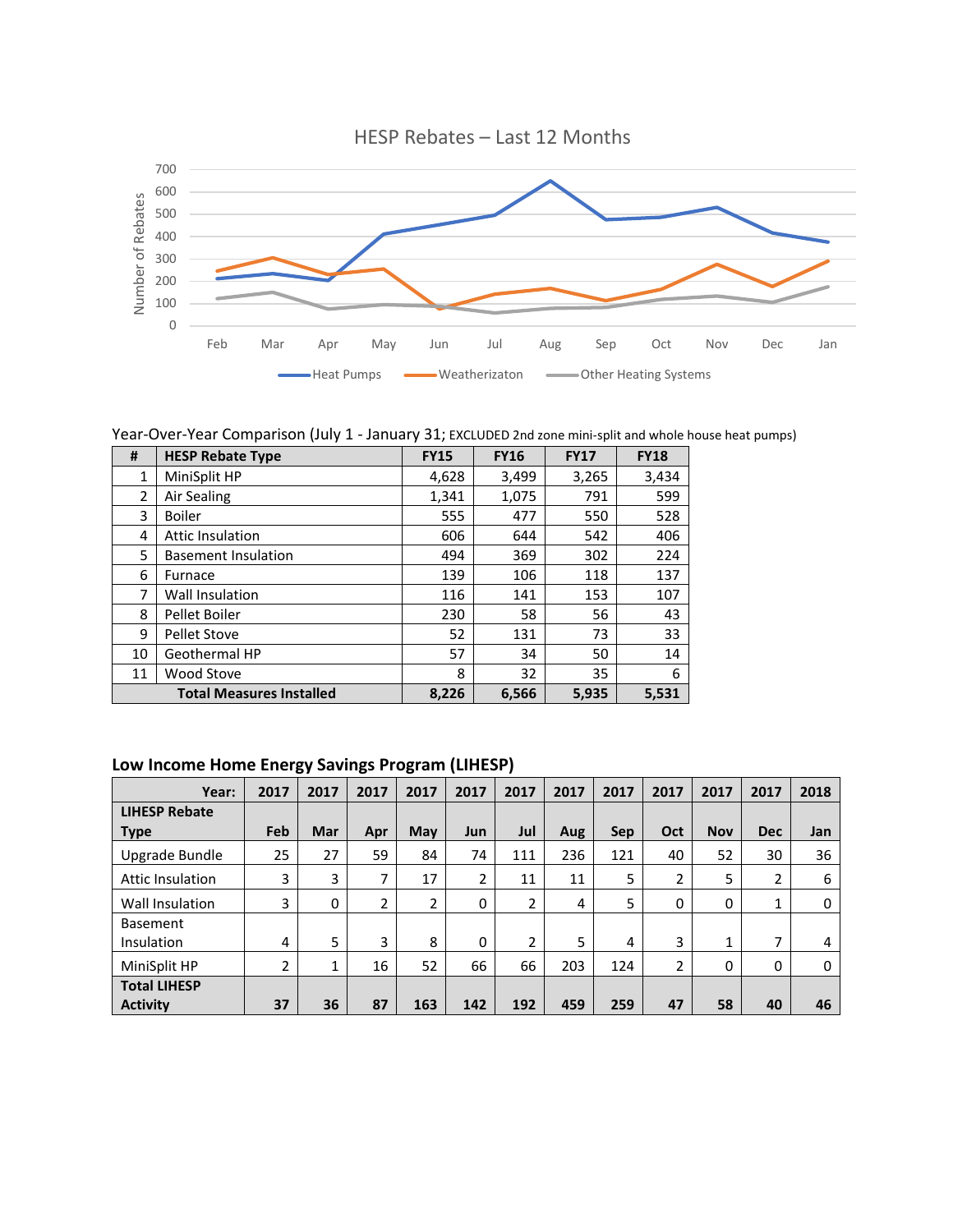





**Marketing Activities**